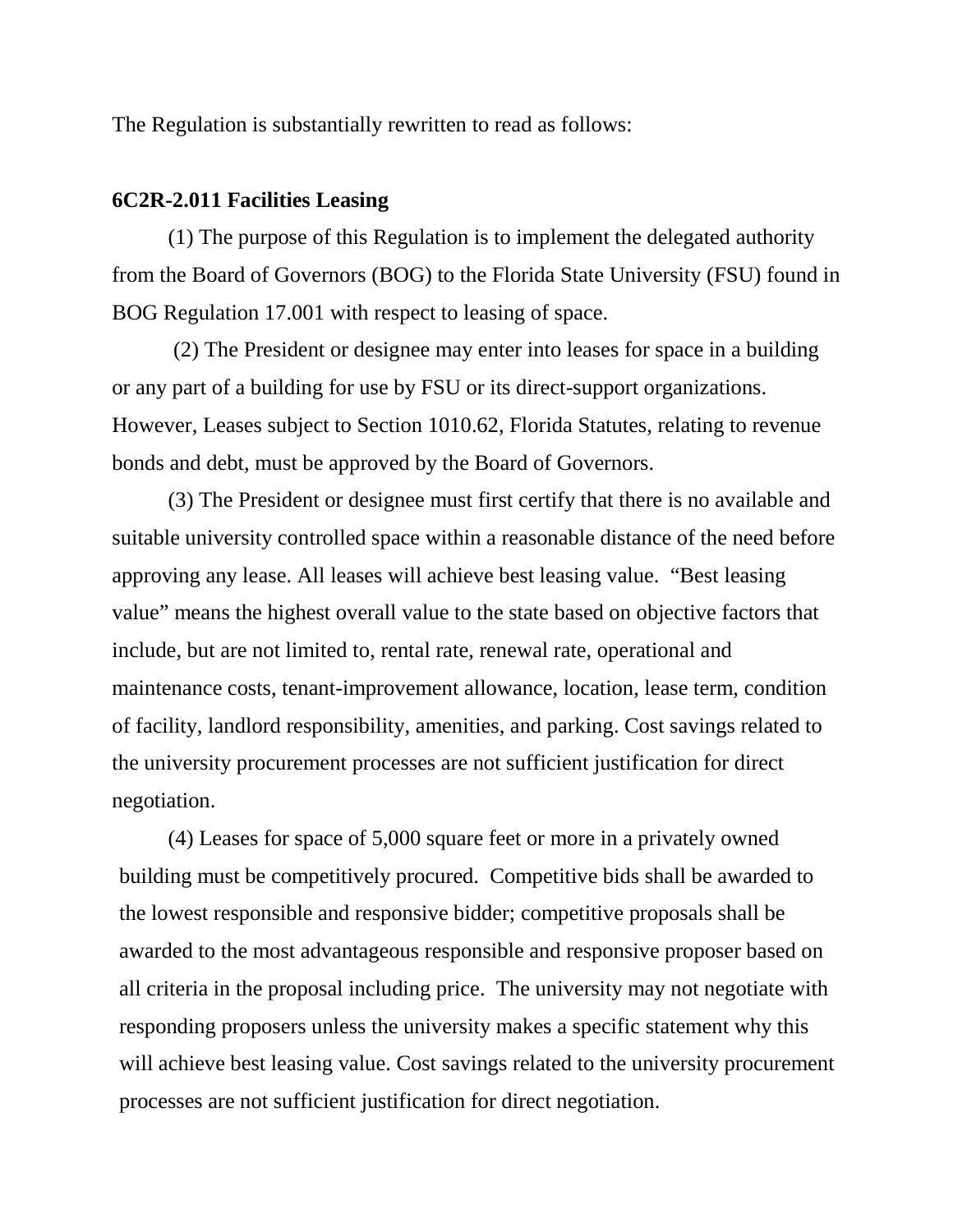(5) Competitive procurement shall not be required for the following:

(a) Renewal of leases procured under this Regulation where the specific renewal involved is provided in the initial lease which was itself competitively procured, where such is required.

(b) Lease of less than 120 consecutive days which is for the purpose of securing a one-time special use of the leased property.

(c) Lease for nominal or no consideration.

(d) One extension of a current, existing lease of 5,000 square feet or more, however procured, not exceeding eleven (11) months, if determined to be in the best university interest.

(e) Lease of educational facilities in a FSU affiliated Research and Development Park. However, as required by Section 1013.17, Florida Statutes, the Board of Trustees or designee must certify in writing that it is in the best university interests and that the exemption is not detrimental to the state,

(f) Leasing of specialized research, medical or educational facilities certified by President or President's designee in writing that such leasing is available only from a single source and that compliance with competitive bid requirements would be detrimental to the university.

(g) In an emergency, when university/state-owned or leased space is destroyed or rendered uninhabitable by an act of God, fire, malicious destruction, or structural failure, or by legal action, upon certification by the President or designee that other University controlled space is not available and the term of any such lease does not exceed 18 months, provided the University may modify the lease to extend it on month to month basis for up to 6 additional months to allow completion of such construction or renovations.

(h) Leasing facilities in a hospital or other medical facilities, such as a medical office building, with which the University is affiliated.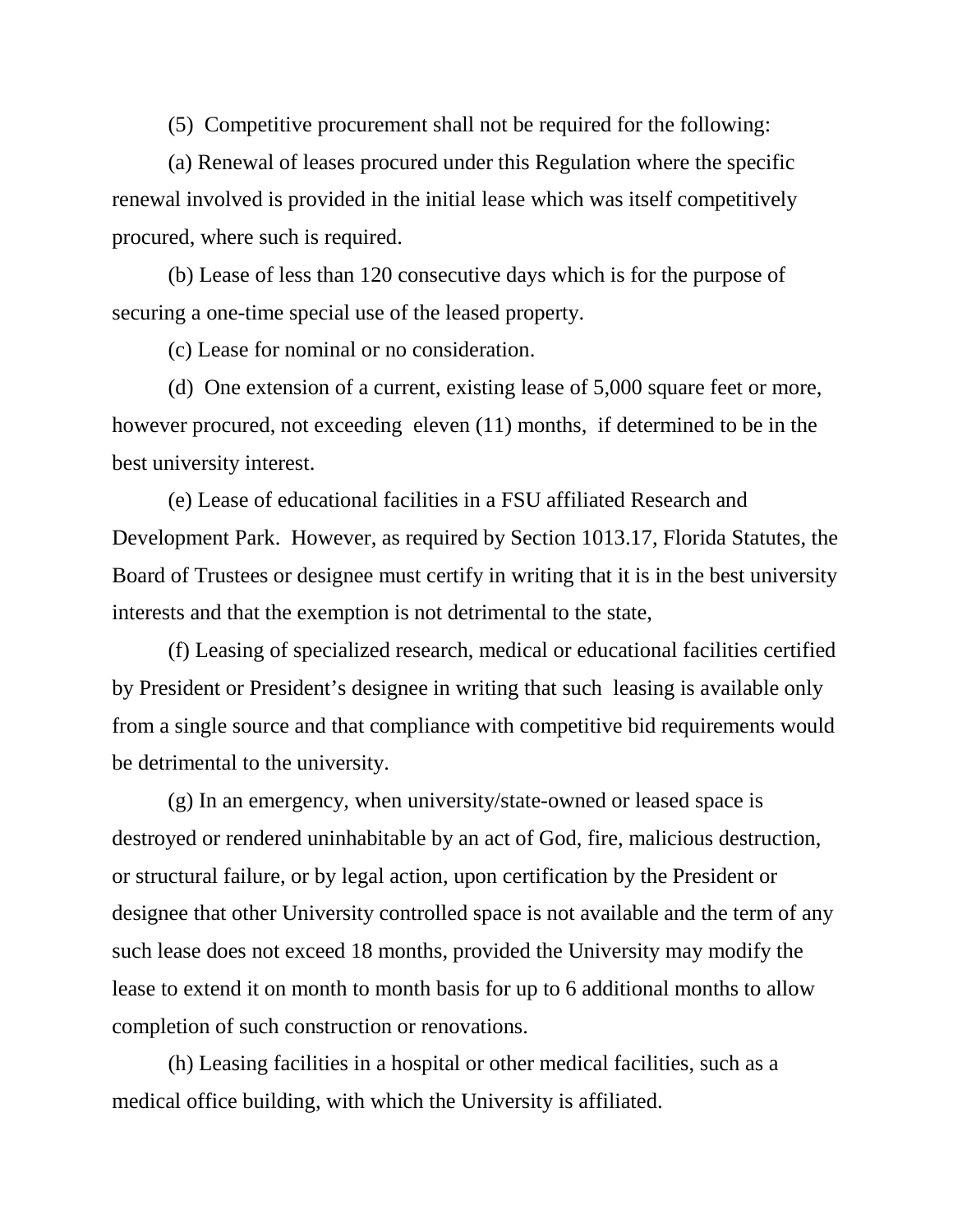(6) All measurement of potential leased space shall be based on the method of measurement used by the State University System for gross square feet as described in the current Physical Facilities Space File.

(7) Escalation Clauses Prohibited. A lease shall not contain a rental escalation clause or an open rental rate that permits an adjustment in the amount paid by the University based on the happening of a future event, such as a change in the Consumer Price Index or other economic indicator, without also including a ceiling on the total amount the rent may increase. For leases of ten years or more a process may be established within the terms of the lease that allow for determining and adjusting the rental amounts based on existing fair market leasing values at agreed upon milestones.

(8) Right-to-Terminate Clause Required. All leases for a term exceeding one (1) fiscal year shall include the following provision: "The State of Florida's performance and obligation to pay under this Lease is contingent upon an annual appropriation by the Legislature."

(9) Lease Form. All leases shall be prepared in accordance with this regulation, and executed by the President or the President's designee. The University uses a standard lease approved by the Senior Vice President for Finance and Administration and by the University General Counsel for form and legal content. Any deviations from the standard lease must be within the requirements of this Regulation and will acquire specific approval of these same parties.

(10) For leases or renewal of leases of space of 5,000 square feet or more, Lessor must disclose to FSU all owners of the leased property to ensure compliance with conflict of interest provisions of Chapter 112, Florida Statutes.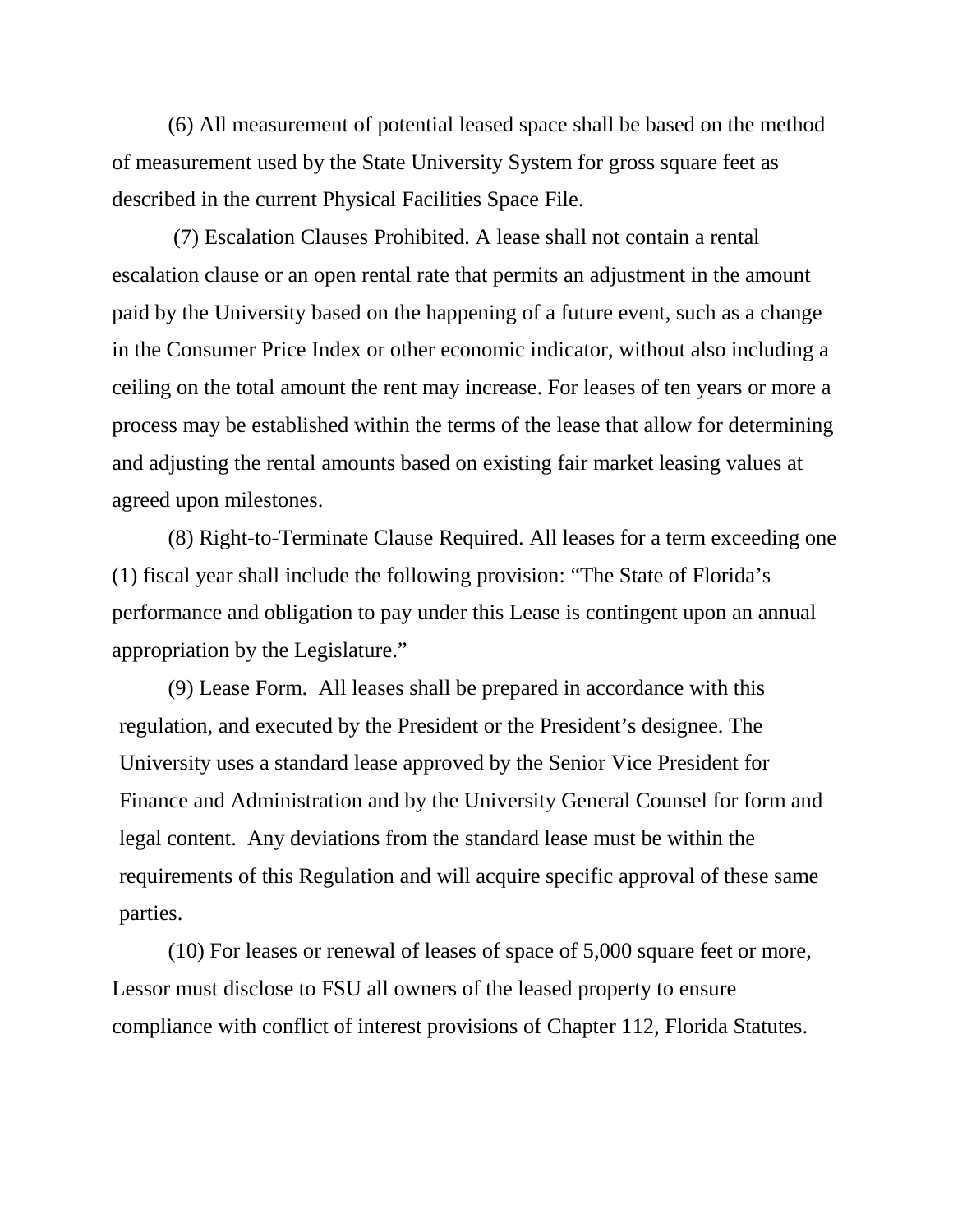Specific Authority BOG Regulations 1.001 (3) (j) and (7) (b), 17.001. History– New 9-30-75, Amended 6-14-81, Formerly 6C2-2.11, Substantially rewritten.

## **6C2R-2.011 Facilities Leasing Program.**

(1) Definitions. The following terms shall have the meanings ascribed to them unless the context clearly requires another meaning.

(a) Off-Campus Space. Off-Campus Space is defined as any building, structure, or facility other than that:

1. As to which title is held by the Board of Trustees of the Internal Improvement Trust Fund subject to lease thereof to the Board of Regents for use by the Florida State University; or

2. As to which title is held by a direct-support organization of the Florida State University subject to the equitable ownership rights of the University pursuant to Section 240.299, F.S.

(b) Lease. Lease is defined as the contract, instrument, document, or agreement for the use of a building, structure, or facility, or any part thereof.

(c) Privately Owned. Privately Owned is defined as any building not owned by a governmental agency.

(d) Department. Department is defined as any college, school, department, principal investigator, organization or other budget entity which has been assigned a departmental account by the University Controller.

(2) General Policy; Purpose; Statute Interpretation.

(a) General Policy. It is the general policy of the Florida State University to provide adequate space and facilities consistent with available resources for its constituent components and programs to carry out their functions and activities. On-campus space will be allocated whenever possible in accordance with applicable internal management policies, but off-campus space will be obtained when consistent with the State's interest in the most efficient use of resources possible for the effective operation of the University.

(b) Purpose. The purpose of this rule is to implement a comprehensive program for the acquisition by lease of off-campus space by integrating, and interpreting when necessary, the authority of the University provided in Sections 240.227(1), (15) and (17), F.S., with the authority delegated to the State University System, pursuant to Section 240.225, F.S., by the Department of General Services in Rule 60D-9.001, F.A.C.

(c) Statute Interpretation. In accord with the policy of the State University System that the powers and duties received by it from the Department of General Services with respect to leasing are received and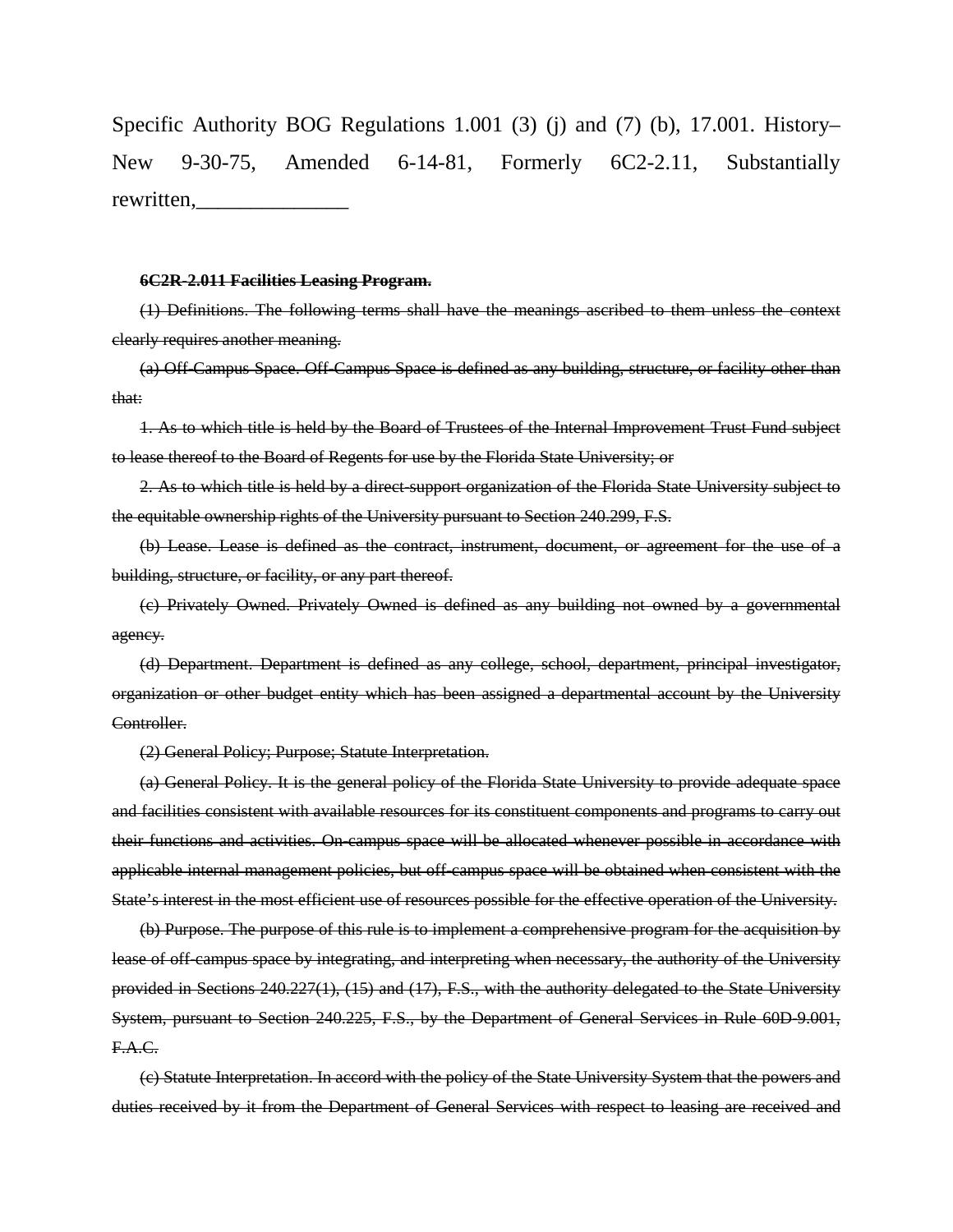may be exercised equally by each component of the State University System, the powers and duties provided in Sections 255.248, 255.249, and 255.25, F.S., shall be construed by substituting the term "The Florida State University" for the terms "division" or "department" wherever they appear in the statutes last above cited. When such construction results in an untenable or absurd conclusion or a conclusion which is inconsistent with legislative intent, further interpretation and construction will be made herein which is consistent with such legislative intent.

(3) Initial Approval. Whenever a department determines that it needs additional space to carry out its functions and activities, it shall make a request for such space to the Executive Secretary of the University Space Committee, in accordance with the internal management criteria published in the Florida State University Business Manual, OP-B-4.12, or in another appropriate writing. The University Space Committee shall consider the request and advise the President that it either approves or disapproves the need for the requested space. The President shall make the final determination of what action should be taken on the request and shall instruct the Executive Secretary accordingly. If more timely action is necessary to protect the interests of the University, the President, or the Executive Secretary or Chairman of the University Space Committee may, if circumstances permit, call a special meeting of the Committee. The President, however, may at any time determine what action should be taken. When the final decision is to seek and obtain off-campus space, the Executive Secretary shall implement the decision pursuant to this rule.

(4) Negotiated Leases. The terms and conditions of the following types of leases of off-campus space may be established, and such leases be entered, pursuant to negotiations, between the University and the prospective lessor. The Executive Secretary or his designee shall represent the University in such negotiations, and the Executive Secretary shall initiate the lease preparation and final approval procedures provided in this rule.

(a) Leases With Governmental Agencies. This category includes all instances where the prospective lessor is a nation, state, county, or municipality, or is a public agent or agency of the governing body thereof.

(b) Leases For Nominal Or No Consideration. This category includes all instances wherein no monetary or other tangible consideration is given by the University to secure the use of the off-campus space, or where such monetary or other tangible consideration is deminimus in comparison to the fair market rental value of the space.

(c) Short-Term Leases. This category includes all leases for a term of 21 consecutive days or less as provided in Section 255.25(7), F.S.

(d) Leases For Less Than 2,000 Square Feet. The category includes all leases of space totaling less than 2,000 square feet as measured by the method prescribed in this rule.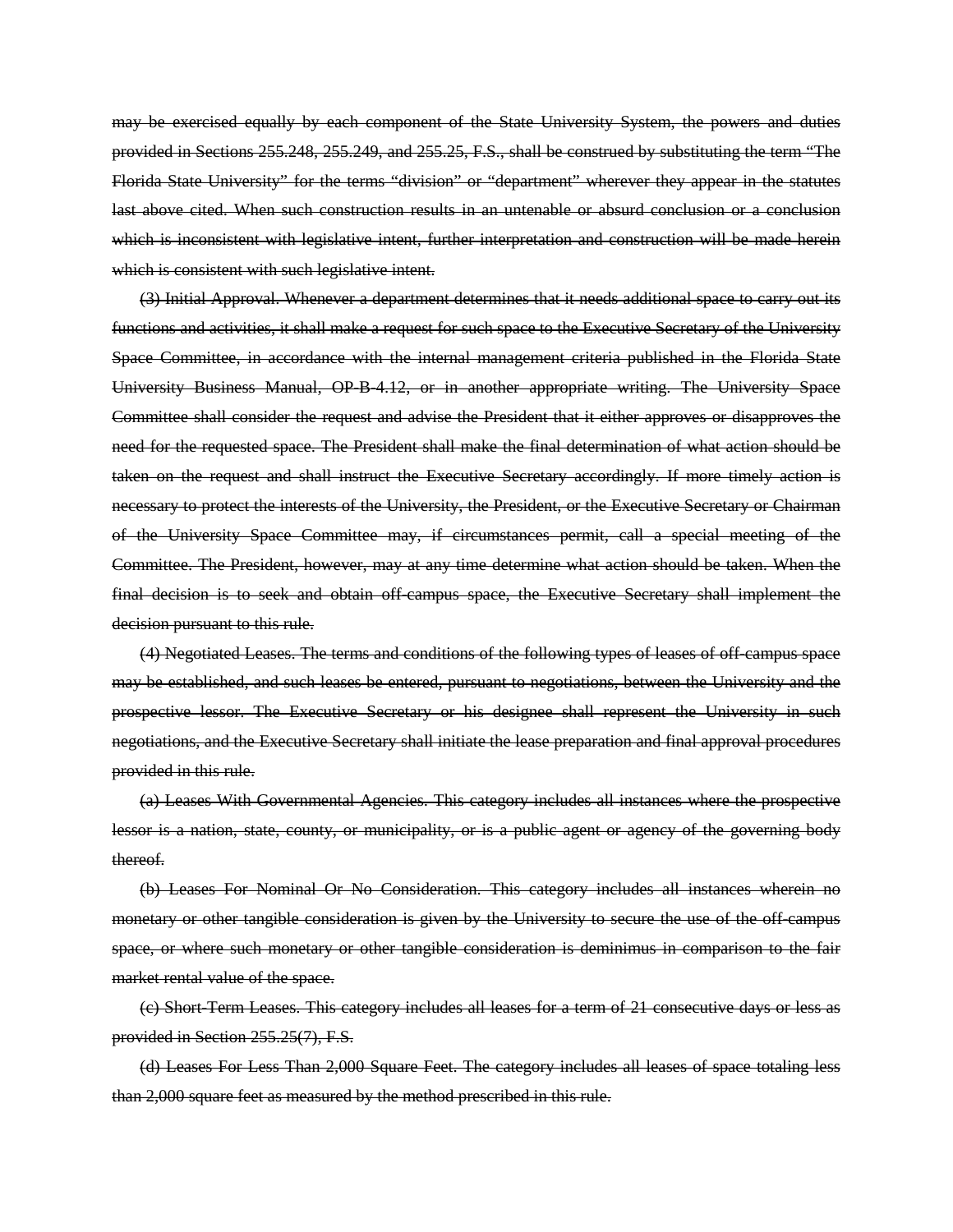(e) Leases for Providing Care and Living Space. This category includes all leases for the purposes of providing care and living space for persons, within the purview of Section 255.25(3)(a), F.S.

(f) Leases of Specialized Educational Facilities. This category includes all leases of specialized educational facilities in accordance with Section 255.25(9), F.S.

(5) Competitive Proposals or Bids. In all cases where 2,000 sq. ft. or more off-campus space is to be leased or where Section 255.25(8), F.S., applies, a competitive selection or bidding process shall be implemented pursuant to Section 255.25(3)(c), F.S. The Executive Secretary shall be responsible for the implementation of such process, which shall include the following elements and procedures.

(a) Solicitations. A public solicitation of proposals (bids) shall be made by giving notice thereof by publication in at least one newspaper of general circulation in the area in which the space is desired. The notice shall be published at least once and there shall be no less than ten working days between the last date of publication and the date on which proposals must be received in order to be considered. Notice may also be given verbally or in writing to developers or realtors in the area in which the space is desired, either directly, by communications with an appropriate trade or professional association, or by advertising in a newsletter or other publication of such association. The Director may make, or cause to be made, surveys of developers, realtors, or prospective lessors regarding the possible availability of space. Such survey information may be used to determine the nature and extent to which notice should be given beyond the required minimum notice set forth in this section. The notice shall include, but not be limited to, the following:

1. Approximate net square footage required.

2. General area in which the space must be located.

3. General use to be made of the space.

4. Date the space must be available.

5. Name and address of the person or office from which specifications may be obtained.

(b) Specifications. Specifications shall be drawn for each solicitation of space. The published notice and the specifications shall together constitute the solicitation. The solicitation shall provide each prospective lessor with knowledge of the University's space requirements to enable the prospective lessor to prepare and submit a proposal. The specifications shall not be structured to favor any specific location or lessor; provided, however, that location may be considered as a determining factor in evaluating the proposals. The specifications should set forth, but need not be limited to, the following.

1. The estimated net square footage required, to be measured according to the State University System Standard Method of Space Measurement, as specified in Rule 6C-17.012, F.A.C., and the State University System Space Generation Formula as specified in Rule 6C-17.013, F.A.C.

2. An approximate floor plan of the space needed, showing partitioning and other physical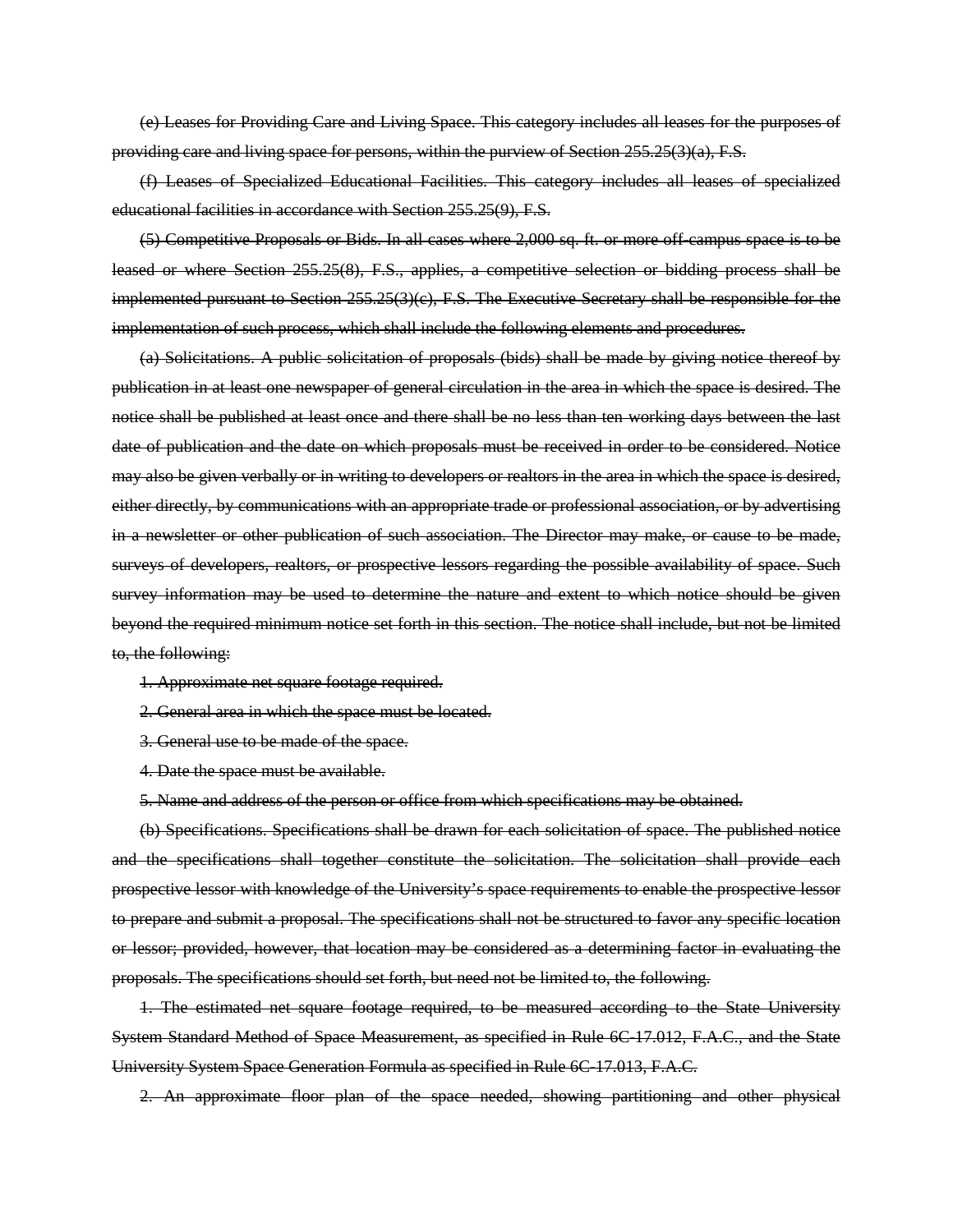requirements.

3. The general location desired for the required space.

4. The date on which the space must be available.

5. The term of the lease, indicating options to renew, if desired.

6. Services required as part of the Lessor's lease obligations, including but not limited to parking, dining, and transportation requirements.

7. The maximum rental rate which the University will pay pursuant to the rental rate guidelines recommended by the University Space Committee and approved by the President. Such guidelines shall be established in the same manner as provided in Rule 6C-17.014, F.A.C., and shall be based on an average rental rate for the type of property involved within the local area. Current guidelines shall be maintained by the University. A copy of such guidelines may be obtained by writing to the Executive Secretary of the University Space Committee. Provided, however, that the President may make exceptions to the rental rate guidelines when he deems it to be in the best interests of the University and the State.

8. Other matters to be included in the proposal or the lease document, such as, but not limited to, the lessor's agreement to:

a. Enter into a written lease (contract) in the standard form or containing the necessary terms and conditions described hereinafter.

b. Provide a scaled floor plan showing the present configurations and measurements that equate to the net rentable square footage offered.

c. Comply with the requirements of Section 255.21, F.S., regarding special facilities for the physically disabled.

d. Provide assurance of non-discrimination in the lessor's commercial or employment practices on the basis of race, sex, color, creed, religion, national origin, handicap, marital status, or veteran's status.

e. Validate the proposal for the period of time following the public bid opening date, as set forth in the specifications.

f. Provide to the Executive Secretary, not less than ten days prior to the date of execution of the lease or occupation of the space, whichever is earlier, the statements of full disclosure of ownership and beneficial interest, as required by Sections 255.249 and 286.23, F.S.

g. Provide an analysis of life-cycle costs in accordance with Sections 255.253(4), 255.254, and  $255.255$ , F.S., and subparagraph  $60H-1.015(4)(e)7$ ., F.A.C., and such guidelines and methods promulgated or adopted by the Florida Department of General Services.

h. Comply with the fire safety standards of the State Building Code, as required by Sections 255.25(5) and 633.05(8), F.S., and ensure that any required renovations will comply with such fire safety standards.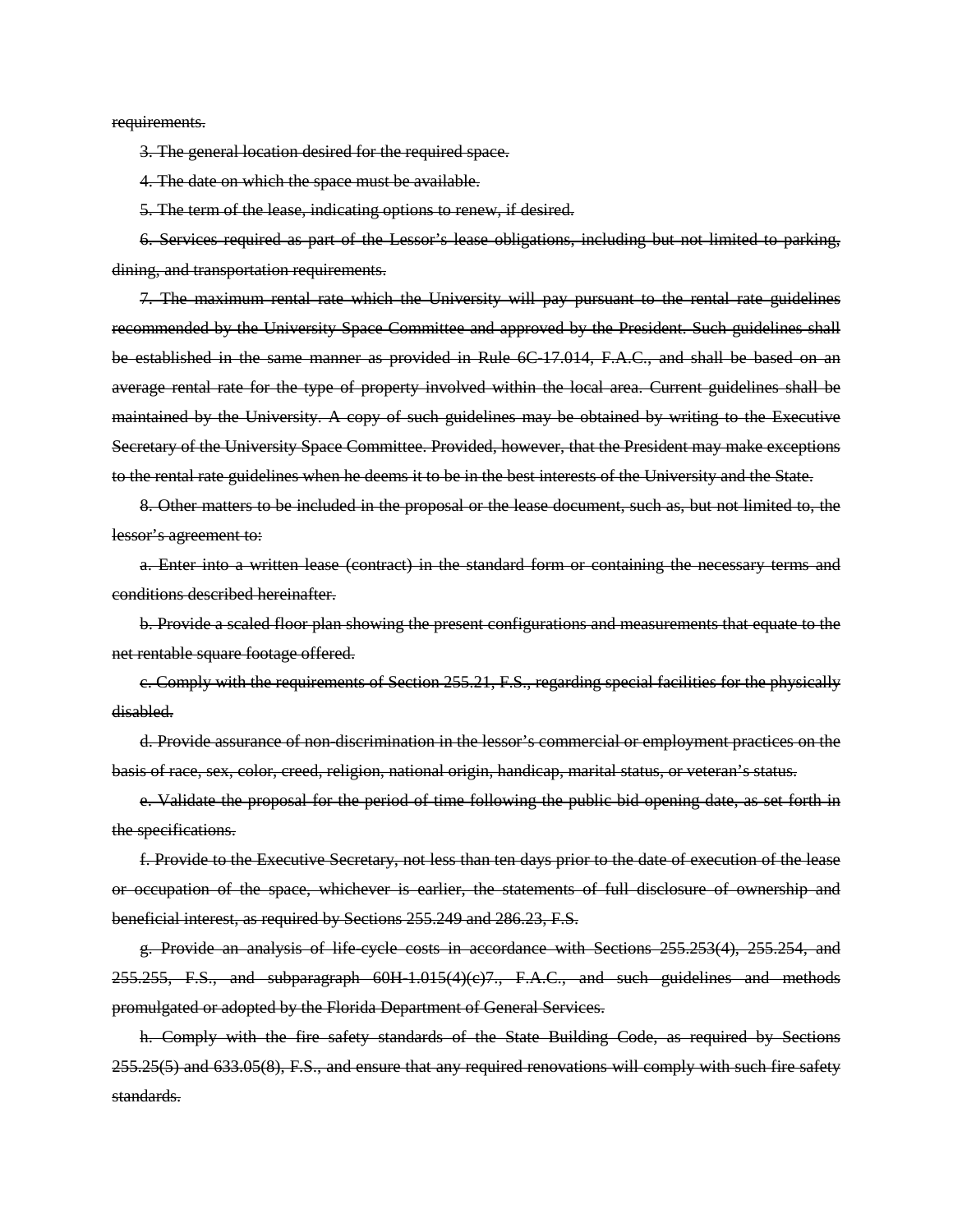i. Propose a rental rate per square foot per year that will be the University's sole financial obligation to the lessor pursuant to the lease. Therefore, such proposed rental rate should be calculated to account for all renovations and other requirements necessary to accommodate the University's space needs at the time of initial occupancy.

9. Notice that, in order to be eligible for evaluation and award, sealed proposals must be submitted, in a titled envelope, to a designated individual by a specified closing time and date, and the date, place, and time at which all proposals will be publicly opened.

10. Other requirements pertaining to the space which the University deems necessary or desirable for its purposes.

(c) Proposals or Bids.

1. For purposes of this rule dealing with the lease of off-campus space, the terms "proposal" and "bid" may be used interchangeably, with respect to the competitive selection process.

2. Each proposal must specifically respond to each item included in the specifications. The proposal may also include additional items or offerings, which the University will consider in evaluating the proposal. The proposal should present each item in a corresponding sequence to the specifications, with additional items and offerings contained in a separate section. However, failure to follow this format will not result in disqualification of the proposal unless it is submitted in a form which does not reasonably enable the University to evaluate the proposal in terms of the specifications.

3. Each proposal shall be signed by the owner(s), or if the owner is a legal entity other than an individual(s), by its corporate officers, or legal representative(s). The corporate, trade or partnership name must be either stamped, written or typewritten in immediate proximity to the actual signature(s).

(d) Evaluation and Award.

1. The University reserves the right to reject all bids submitted for any reason, and if desirable, to reinitiate the solicitation of proposals. The University further reserves the right to reject any bid on the ground that: it is nonresponsive to the solicitation and specifications; the bidder has failed to comply with any requirement set forth in the specifications or this rule; or, the bidder has failed to comply with any precondition of contract execution as set forth in the specifications or this rule.

2. The University in conjunction with preparing specifications, shall develop evaluation criteria, which shall be used in evaluating the proposals submitted. Such evaluation criteria may include, but are not limited to, location of the offered facilities, the nature and costs of relocation activities, or the consolidation and coordination of activities, or any other factor affecting the effectiveness and efficiency of the University's operations.

3. The Executive Secretary shall appoint a committee of not less than three University employees who have knowledge regarding the space needs to which a solicitation is applicable. The Committee shall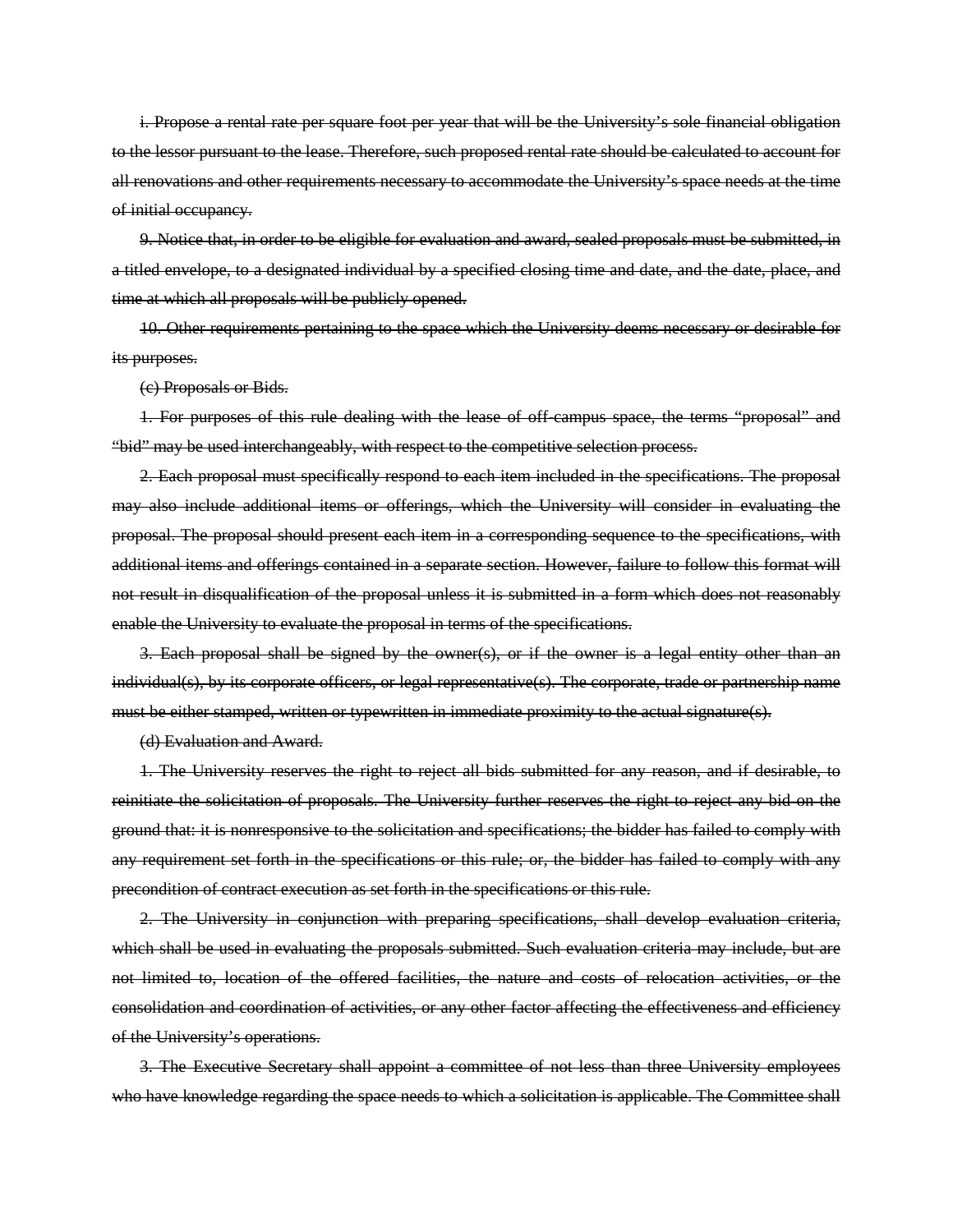be present at the public opening of bids. Thereafter, the Committee, using the applicable evaluation criteria, shall advise the Executive Secretary regarding the evaluation of bids. The Executive Secretary shall consider the Committee's advice in formulating his recommendation to the President or his designee. Prior to submitting a recommendation, the Executive Secretary shall consult with the University official responsible for the operating budget of the using department for confirmation that such official desires the process to go forward. Upon receipt of the Executive Secretary's recommendation, the President or his designee shall determine whether to go forward with the process and if so shall select the lowest and best bidder.

4. Notice of the proposed award to the lowest and best bidder shall be given in writing to all responsive bidders.

5. Documentation of the selection shall be maintained and shall include but not be limited to copies of all notices and advertisements, a copy of the specifications, copies of all proposals received; and a summary of the University's findings for each proposal.

(6) Bid Protests. Any responsive bidder aggrieved by the proposed award, may submit a written protest thereof, to the Executive Secretary. The protest must be received within 14 days of the date of mailing of the notice of proposed award. The form of the protest and the procedures for resolution of the protest shall be carried out in accordance with subsection 6C2R-2.015(23), F.A.C. Provided, however, that in connection with petitions by prospective lessors, the Executive Secretary shall have and exercise the powers and duties as delegated therein to the Director of Purchasing.

(7) Lease Preparation. If no bid protests are timely received, or, after such protests have been administratively determined, or following negotiations in cases where no competitive bids are required, the lease document shall be prepared in accord with the following provisions:

(a) Preconditions. The Executive Secretary or his designee shall be responsible for ensuring that the proposed lessor has complied with all requirements regarding:

1. The disclosure of ownership and beneficial interests as provided in Sections 255.249(2)(h), (i), F.S.

2. Compliance with State Fire Code provisions, including approval by the University of plans for bringing the premises into compliance prior to occupancy.

3. Compliance with all requirements for accessibility by the physically disabled as provided in Section 255.21, F.S., or as required by the specifications, including approval by the University of plans designed to bring about compliance.

4. Where applicable, the preparation and submission of the life-cycle analysis provided for in Section 255.251 et seq., F.S.

Failure of the proposed lessor to comply with any of these requirements prior to the time of occupancy shall be grounds for the University to void any lease. In such case, the University shall have no liability to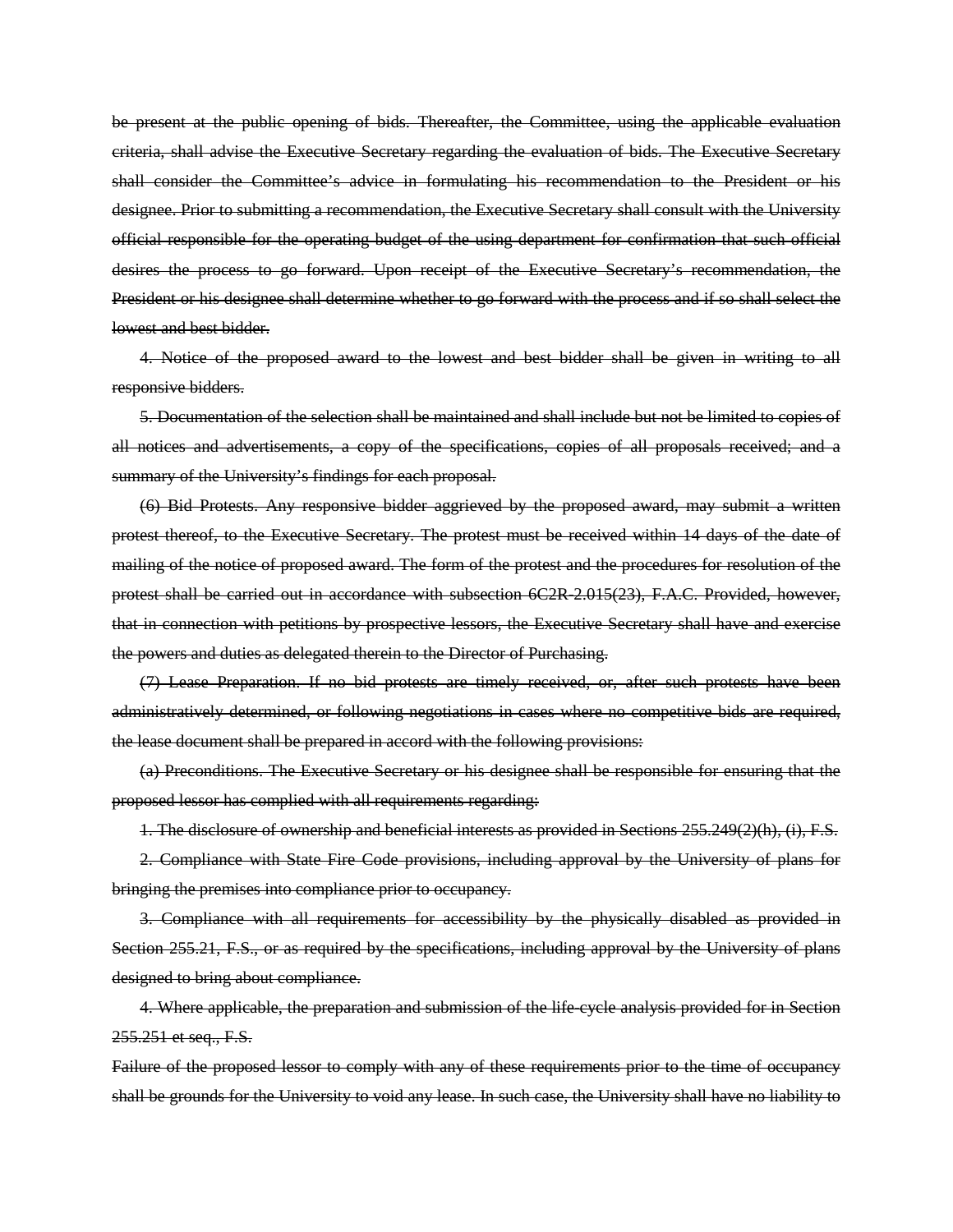the proposed lessor.

(b) Form and Content of Agreement.

1. General. Unless there is cause to the contrary, the standard Florida State University Lease Agreement form shall be used for all agreements for lease of a privately owned building or space therein. In any case, the lease document must address and provide for the following: the term of the agreement; the amount, payment period, and dates of payment of rents; the allocation of responsibility for utilities, heating, air conditioning and janitorial services, light fixture installation and maintenance, other maintenance, and repairs; the allocation of risk and obligation for injury to persons or damage to property on the premises, and fire and other hazards; the respective obligations of the parties upon expiration of the term; rights regarding subletting and assignment and the acknowledgment thereof; the rights of the lessor regarding inspections of the premises, and the rights and mutual agreements of the parties regarding waiver of defaults, the severability of covenants, and breach of the lease; the responsibility for taxes, insurance, and commissions; limitations on the use of the premises; and directions regarding the delivery of notices.

2. Escalation Clauses Prohibited. No lease shall contain contingency or rate escalation clauses by which rental rates are adjusted in relation to changes in some outside index, indicator, or other factor. Any clause providing for rental rate adjustments must expressly include the time periods to which the adjustments are applicable and the amounts thereof.

3. Renewal of Leases. Any lease may contain an option to renew clause and any such renewal shall be made according to the terms and conditions of the renewal clause.

4. Option to Purchase. Any lease may contain an option to purchase clause; provided, however, that the terms and conditions of such clause, and the exercise of such option must be in compliance with such other statutes and rules applicable to the purchase of real property.

5. Entirety and Severability. Every lease shall contain or be deemed to contain a clause providing that a finding of invalidity as to any provision therein will not invalidate the remainder of the lease unless the invalidated provision materially frustrates the purpose of the lease or the intended use of the premises. Every lease shall also contain or be deemed to contain a clause providing that the lease document expresses the entirety of the agreement between the parties. However, the specifications and the lessor's proposal shall be deemed incorporated in the document in every case for purposes of interpretation and clarification, and, when specified in the lease for purposes of expressing substantive terms and conditions.

6. Not Consent to Sue. Every lease shall contain, or be deemed to contain, a clause providing that the execution of the lease does not constitute the consent of the State of Florida or its agencies to be sued by reason thereof, nor a waiver of the defense of sovereign immunity beyond that which the Legislature has lawfully made by statute.